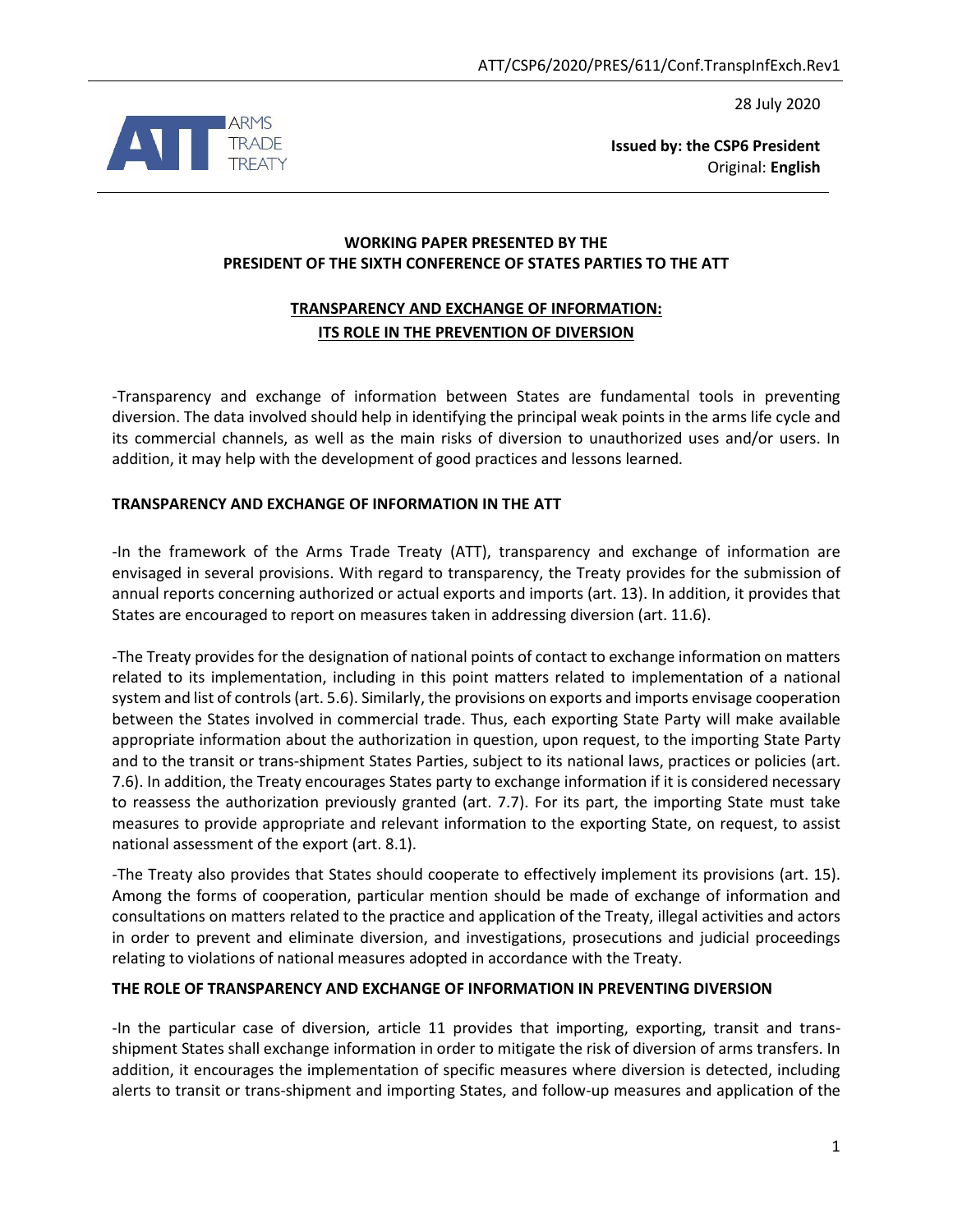law. Such information may include information on illicit activities including corruption, international trafficking routes, illicit brokers, sources of illicit supply, methods of concealment, common points of dispatch, or destinations used by organized groups engaged in diversion (art. 11.5). The forms of cooperation on matters of diversion were also included in article 15.

-Various options and possibilities have been discussed in the framework of the Working Groups. In particular, the Subgroup on Diversion of the Working Group on Implementation discussed the importance of cooperating and exchanging information to reduce the risks of diversion. However, it was in the Working Group on Transparency that concrete progress was made in the possible implementation of a mechanism to facilitate the exchange of information and discussion of specific cases. In particular, a threetier approach was proposed, involving a subgroup for the exchange of policies, exchange of information on policies and operational implementation and a mechanism for informal meetings to discuss specific cases of diversion detected or suspected under national legislation while preserving the confidentiality of the information.

-Transparency and exchange of information are of importance at all times, from manufacture, through marketing and sale, to delivery of the arms. Some measures to mitigate the risks of diversion may involve consultations between States to check import and export documentation, the legality of users and/or final uses, entities or actors involved in transit or trans-shipment, verification and communication of exports, and the despatch and receipt of material.

## **POSSIBLE RECOMMENDATIONS FOR APPROVAL AT CSP**

1) It is recommended that States continue their efforts to establish a meeting or forum for the exchange of information on diversion in which the participants can discuss suspected or actual cases of diversion, consider possible solutions and have the possibility of outlining good practices.

2) States are encouraged to use all available tools to exchange information, especially the IT platform in the restricted access section of the Treaty Website, with the objective of establishing free-flowing, fast and effective channels of communication.

3) States are encouraged to designate, communicate and update national points of contact, as appropriate, in order to rapidly and easily identify national counterparts for consultations and exchange of information Likewise, States are encouraged to submit updates to their initial reports regarding changes in their national control systems as required by Article 13.1 and, in particular, about changes in the implementation of Articles 11 and 15.

4) States are encouraged to hold consultations and exchange information with the objective of verifying the authenticity of the import, export, transit and/or trans-shipment documentation in cases of international transactions.

5) States are recommended to hold consultations and exchange information to verify the legality of users and final uses, as well as the entities and actors involved in international transit and transshipment.